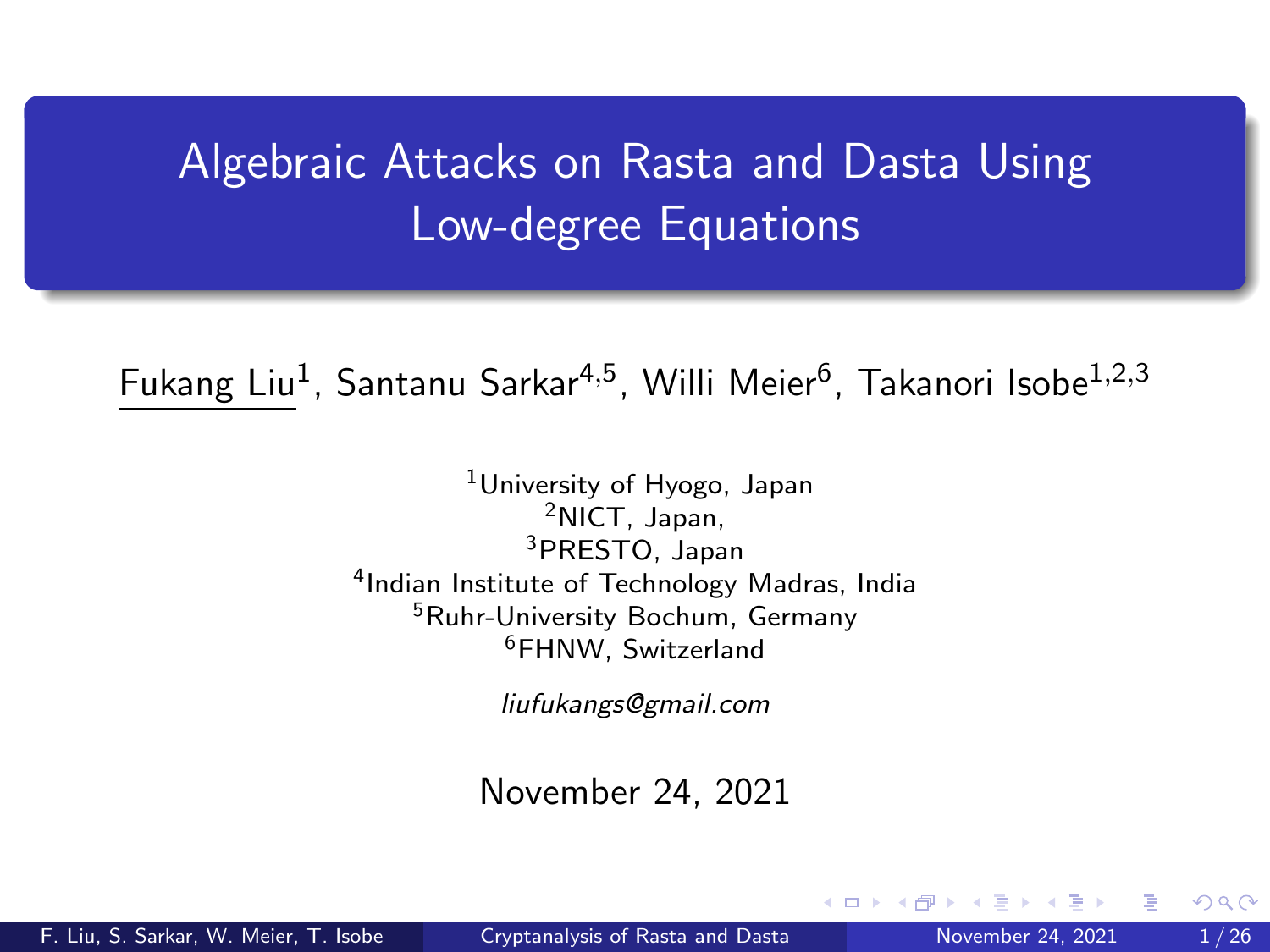- Rasta was proposed at CRYPTO 2018.
- An FHE-friendly primitive (low AND-depth  $\&$  #AND gates).
- The affine layers (linear layers & round constants) vary for each to-be-encrypted plaintext block, i.e. each keystream is generated with a different concrete Rasta instance.



Figure: Illustration of r rounds of Rasta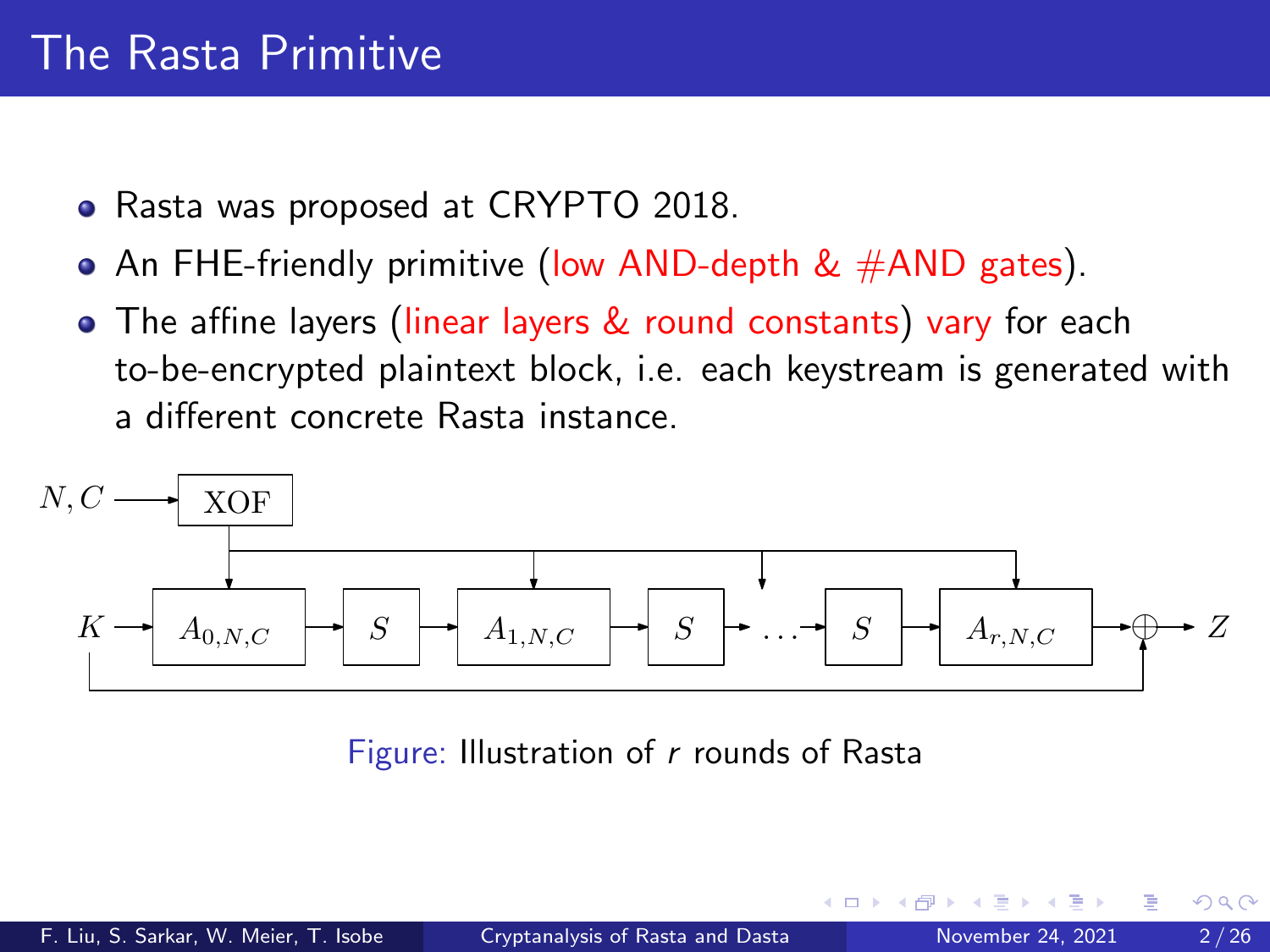## The Rasta Round Function: Affine/Nonlinear Layers

Generate the affine layer  $u = A_{i,N,C}(v)$ :

$$
u = M_{i,N,C} \cdot v \oplus RC_{i,N,C}.
$$

- $\bullet$  Use the plaintext block counter C and the nonce N as the input to an XOF (e.g. SHAKE-256).
- Use the output of the XOF to construct a random full-rank linear transform matrix  $M_{i,N,C}$  of size  $n \times n$  and a random *n*-bit round constant  $RC_{i.N.C}$  for each round.
- **The fixed nonlinear layer**  $y = S(x)$ **, i.e. the** *n***-bit**  $\chi$  **operation:**

$$
y_i = x_i \oplus \overline{x_{i+1}} x_{i+2},
$$

where  $x = (x_0, x_1, \ldots, x_{n-1}) \in \mathbb{F}_2^n$  and  $y = (y_0, y_1, \ldots, y_{n-1}) \in \mathbb{F}_2^n$ .  $\star$  The 5-bit  $\chi$  operation is used in the Keccak round function.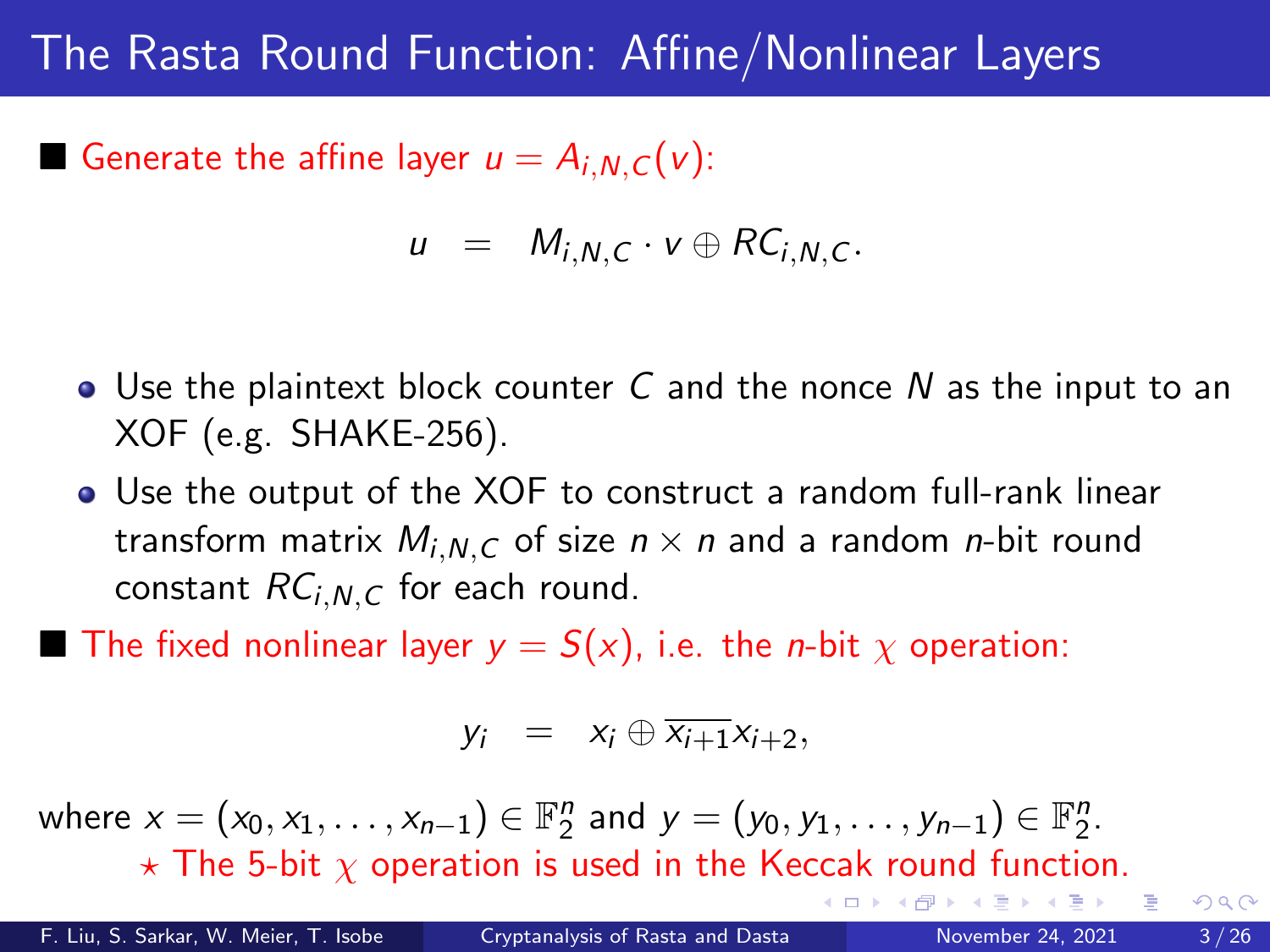## The Recommended Parameters for Rasta

| $\kappa$ | n      |   |
|----------|--------|---|
| 80       | 327    | 4 |
|          | 327    | 5 |
|          | 219    | 6 |
| 128      | 1877   | 4 |
|          | 525    | 5 |
|          | 351    | 6 |
| 256      | 445939 | 4 |
|          | 3545   | 5 |
|          | 703    | ĥ |
|          |        |   |

#### Table: Parameters of Rasta

 $\blacksquare$  The data limit for each *n*-bit key  $\mathcal{K}$ :  $\sqrt{ }$  $\overline{2^\kappa}/\mathsf{n}$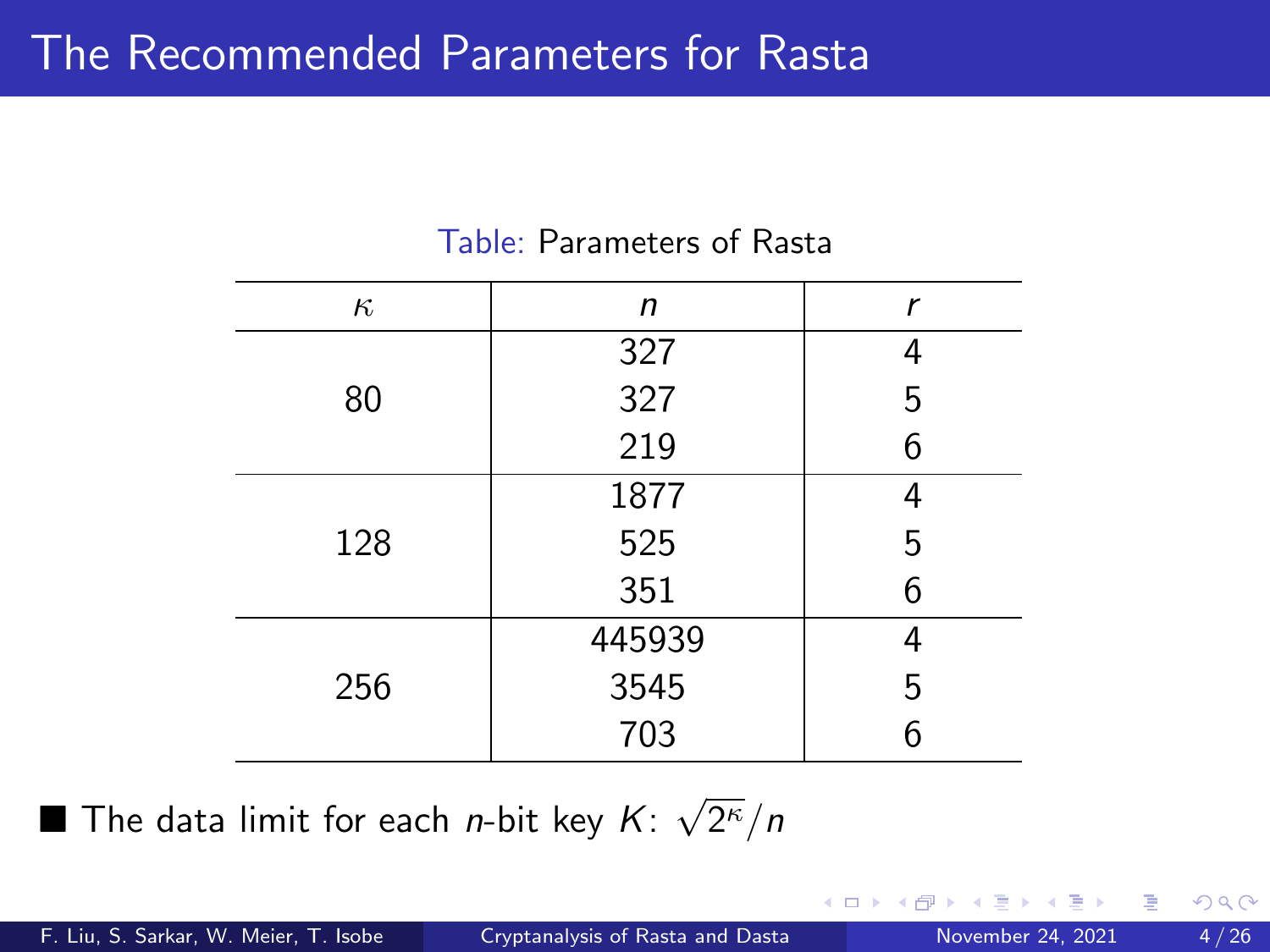| Table: Parameters of Agrasta ( $\kappa \approx n$ ) |     |  |  |
|-----------------------------------------------------|-----|--|--|
| к,                                                  |     |  |  |
| 80                                                  | 81  |  |  |
| 128                                                 | 129 |  |  |
| 256                                                 | 257 |  |  |

Table: Parameters of Agrasta  $(\kappa \approx n)$ 

 $\blacksquare$  The data limit for each *n*-bit key  $\mathcal{K}$ :  $\sqrt{ }$  $\overline{2^\kappa}/\mathsf{n}$ 

4 D F

э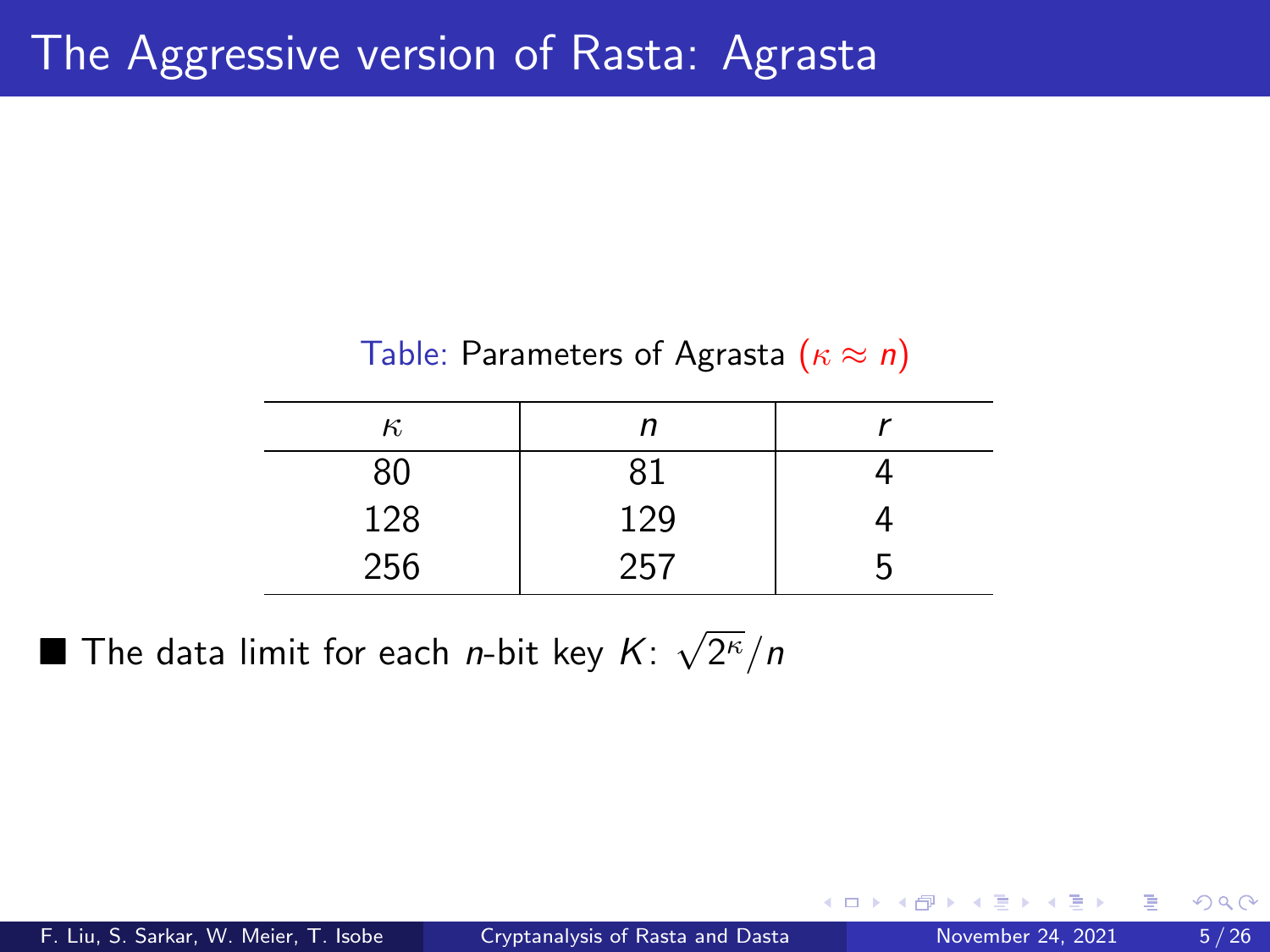## The Dasta Primitive

- Dasta was proposed at ToSC 2020.
- An FHE-friendly primitive (low AND-depth  $& #AND$  gates).
- The linear layer in each round is composed of a fixed linear transform L and an ever-changing bit permutation  $P_{i,C}$ .

$$
K \rightarrow P_{0,C} \rightarrow L \rightarrow S \rightarrow P_{1,C} \rightarrow L \rightarrow S \rightarrow P_{r,C} \rightarrow L \rightarrow \emptyset \rightarrow Z
$$

Figure: Illustration of r rounds of Dasta

- Main feature:
	- No PRNG is used.
	- No need to generate random full-rank matrices.

 $200$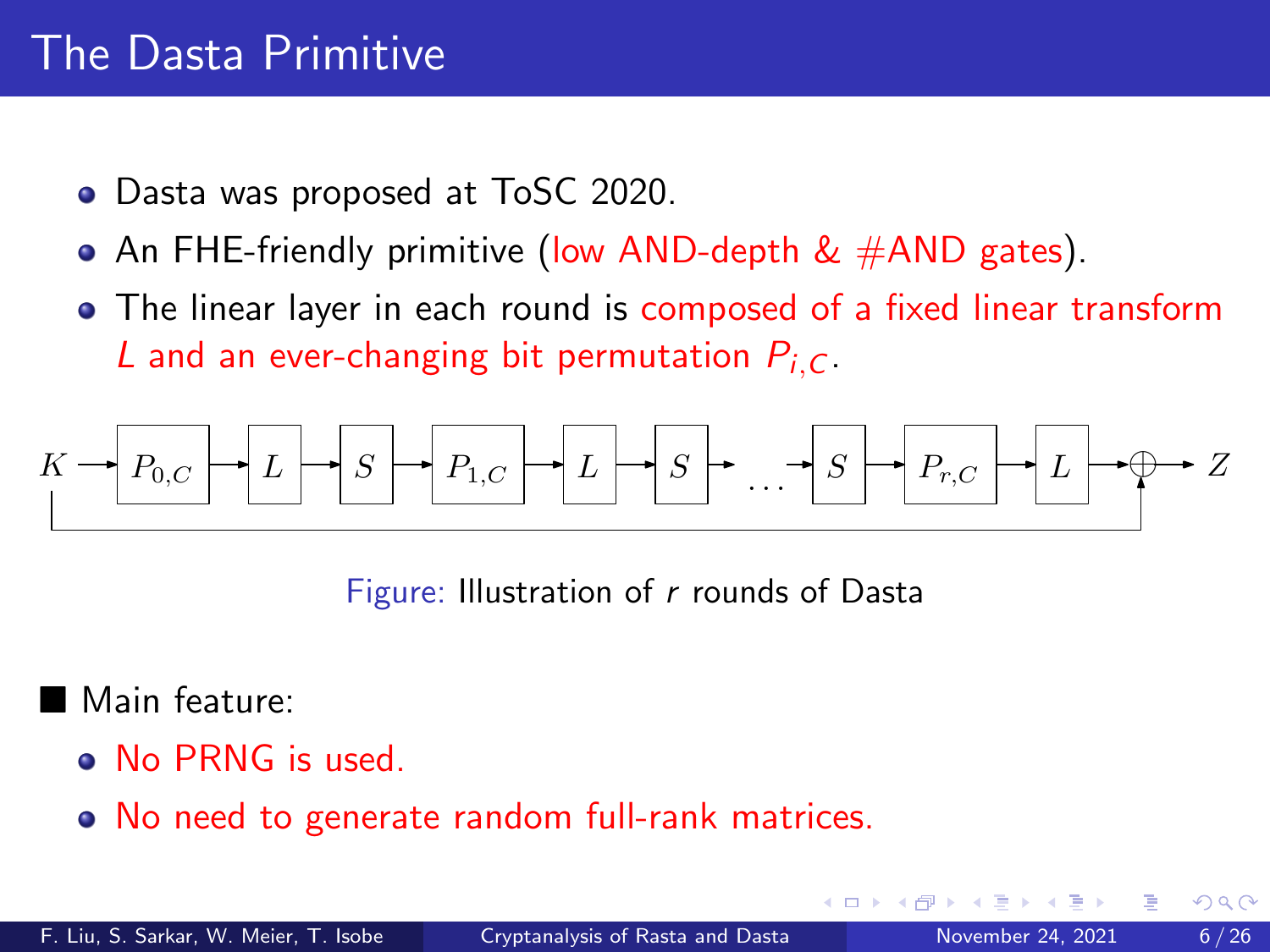## The Recommended Parameters for Dasta

| n      |   |
|--------|---|
| 327    | 4 |
| 327    | 5 |
| 219    | 6 |
| 1877   | 4 |
| 525    | 5 |
| 351    | 6 |
| 445939 | 4 |
| 3545   | 5 |
| 703    | 6 |
|        |   |

#### Table: Parameters of Dasta

 $\blacksquare$  The data limit for each *n*-bit key  $\mathcal{K}$ :  $\sqrt{ }$  $\overline{2^\kappa}/\mathsf{n}$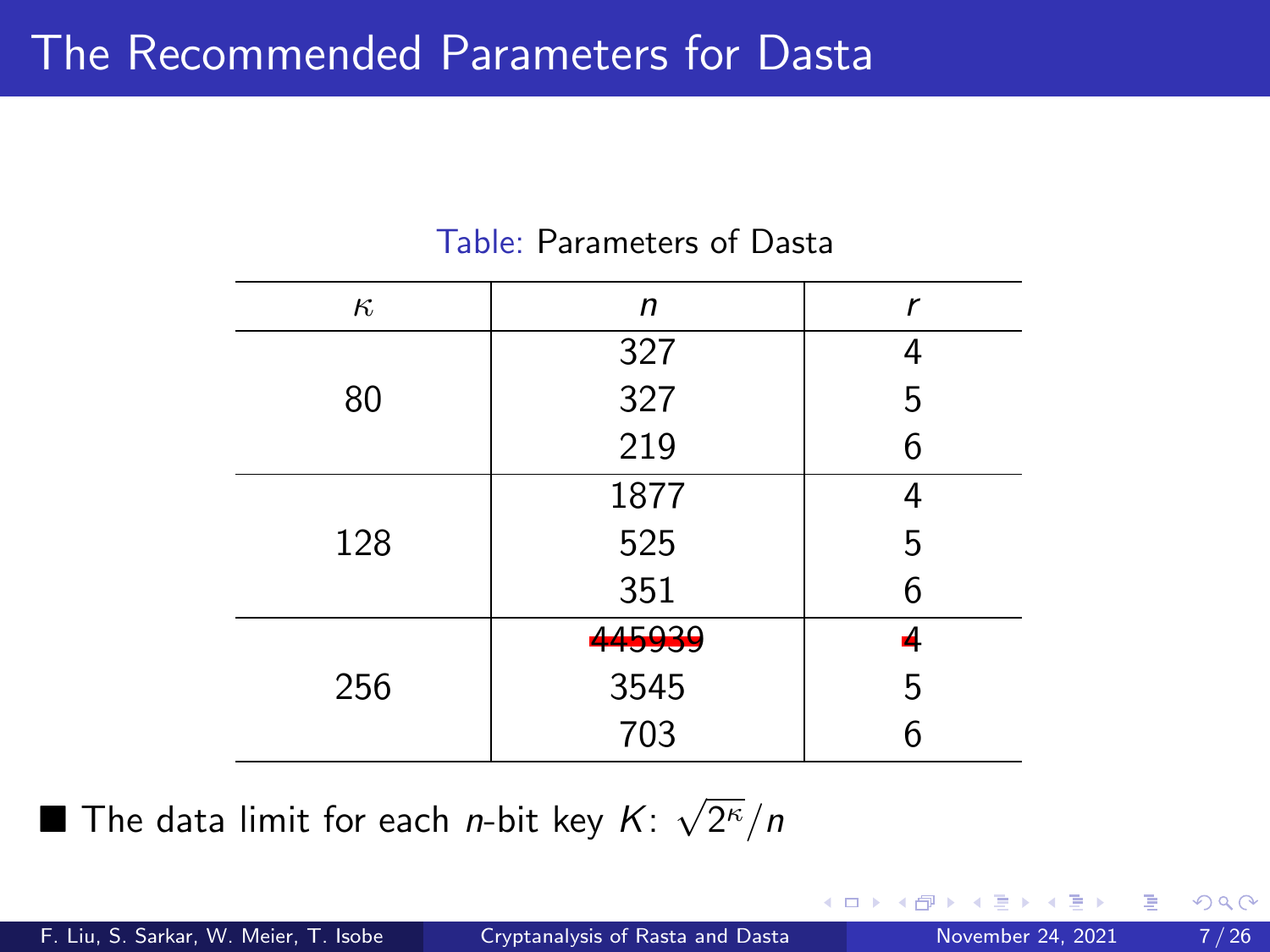#### ■ The most challenging problems:

- It is a moving target.
- Traditional techniques like differential/linear/cube/higher-order differential attacks all fail because they require to collect many plaintext-ciphertext pairs under a fixed encryption instance.

### ■ Some exploitable features:

- The degree is 2 of the  $\chi$  operation in the forward direction.
- The number of rounds is small.
- There is a feed-forward operation.

#### !!! The algebraic attack seems potential for the low degree of the keystream.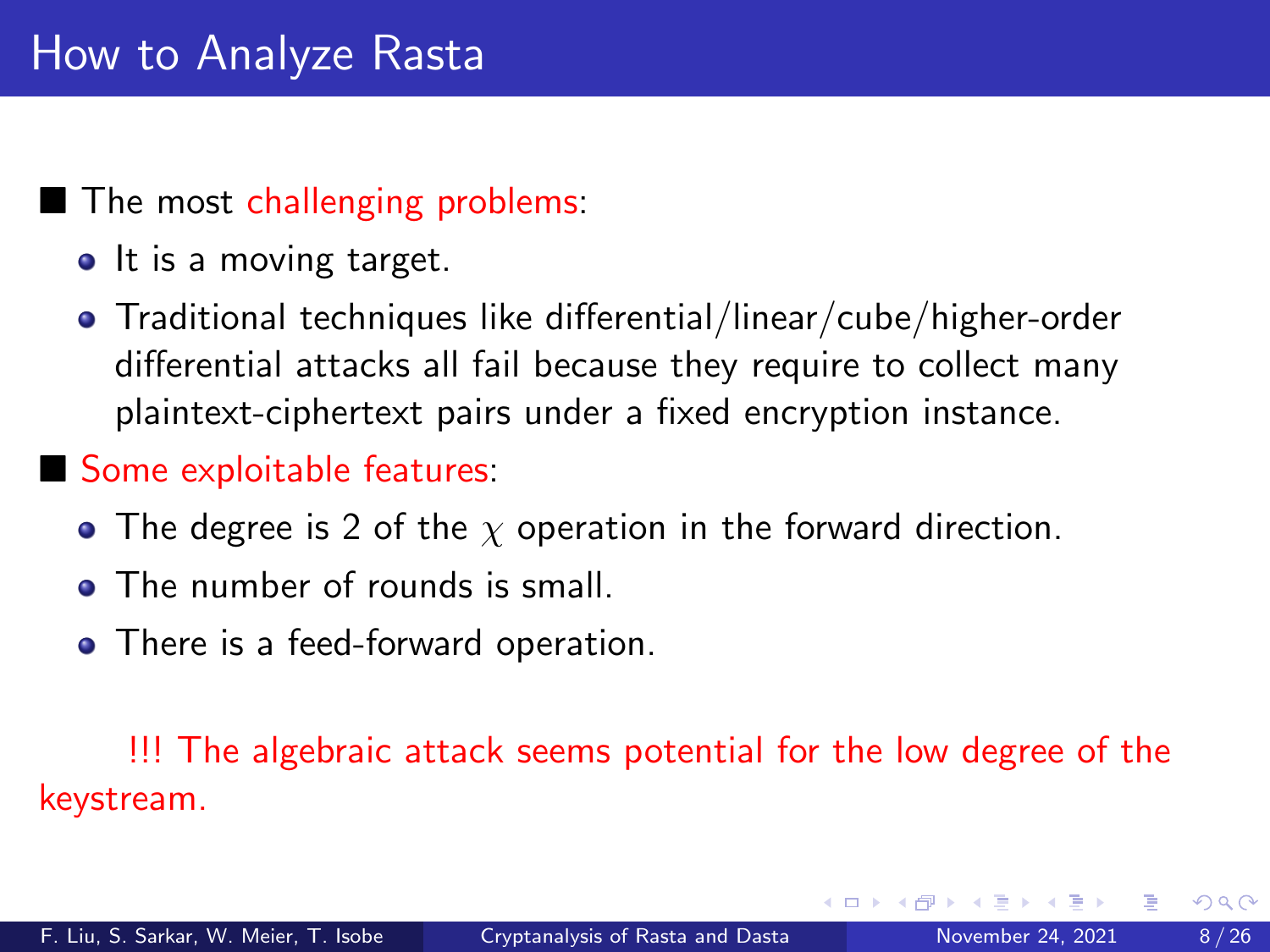#### Linearization attack

It is the simplest algebraic attack. First, the attacker collects  $t$  equations in terms of  $m$  variables and the degree of these equations is upper bounded by  $d.$  If  $t \geq \sum_{i=1}^d\binom{m}{i}.$  he can rename all the terms of degree larger than 1 with new variables. Finally, the problem is equivalent to solving  $t$  linear equations in terms of  $\sum_{i=1}^d\binom{m}{i}$  variables, which can be easily solved by Gaussian elimination.

 $\blacksquare$  The degree d dominates the time complexity of the linearization attack when  $m$  is fixed. The smaller  $d$ , the lower the time complexity of the Gaussian elimination and the attack.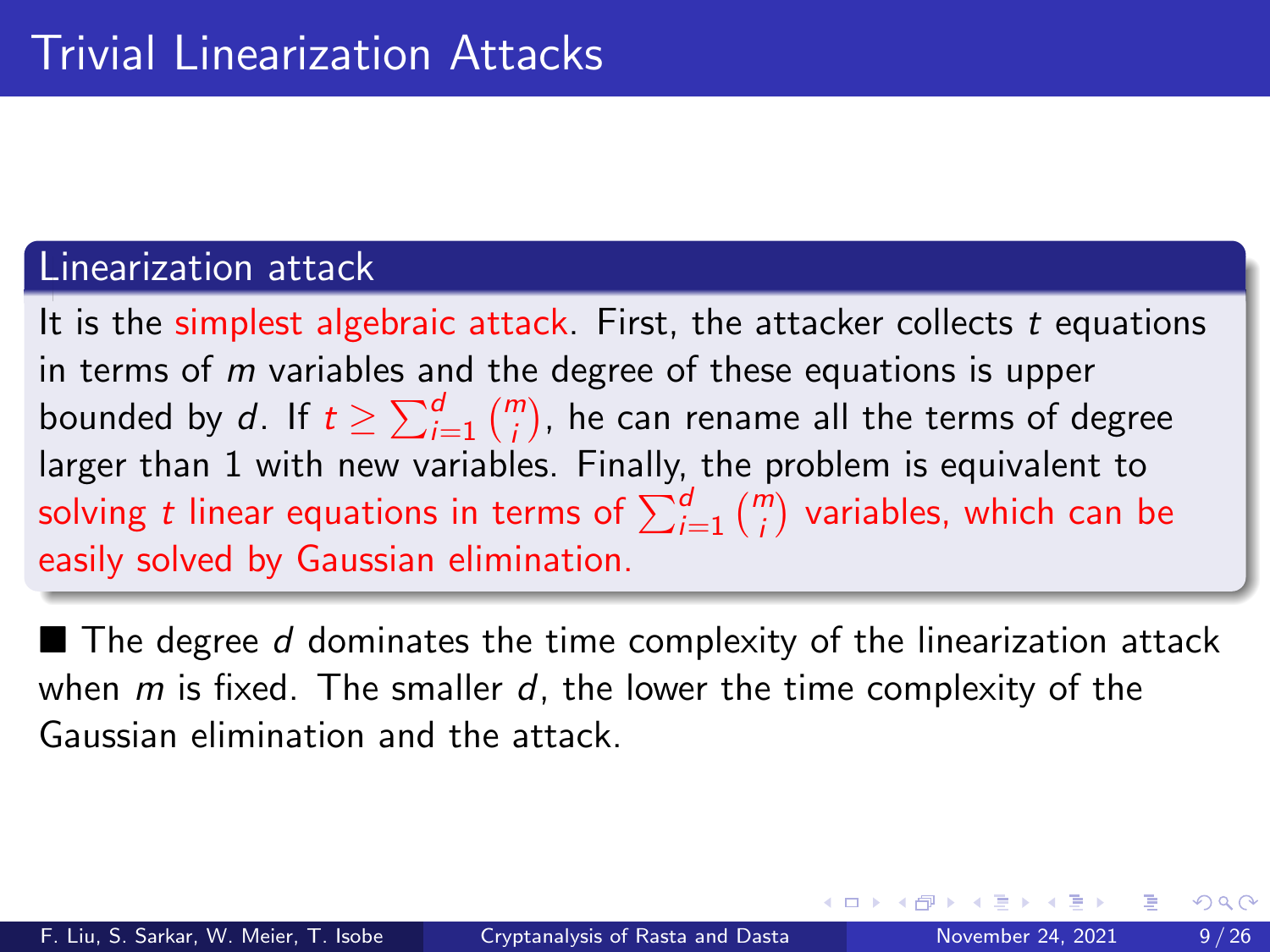

Figure: The trivial linearization attack on r-round Rasta

4 □

 $299$ 

Þ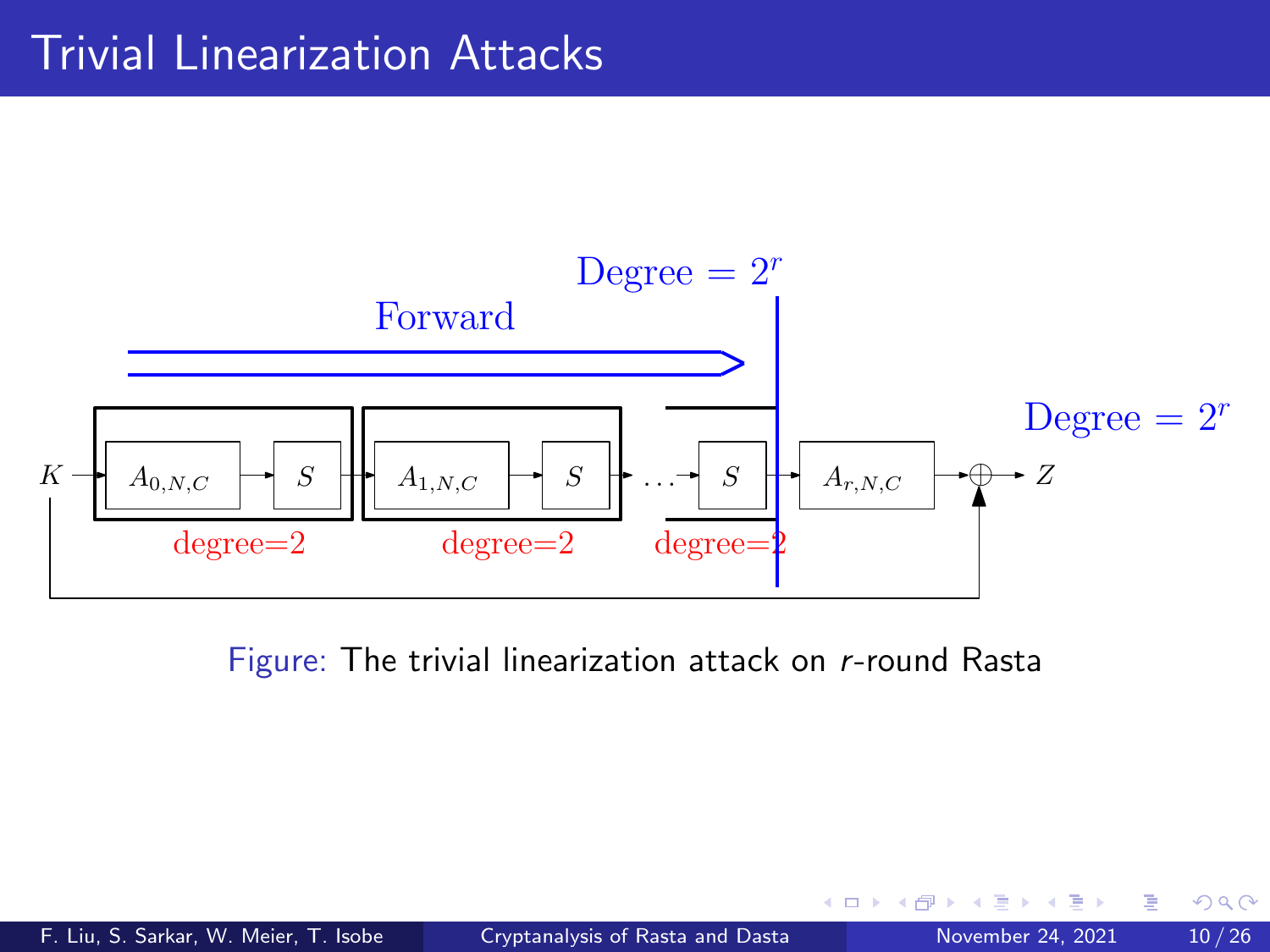# Trivial Linearization Attacks



Figure: The trivial linearization attack on r-round Rasta by considering the backward direction for 1 round

However,  $Deg(\chi^{-1}) = (n-1)/2 + 1$  when  $\chi$  works on n bits.

 $299$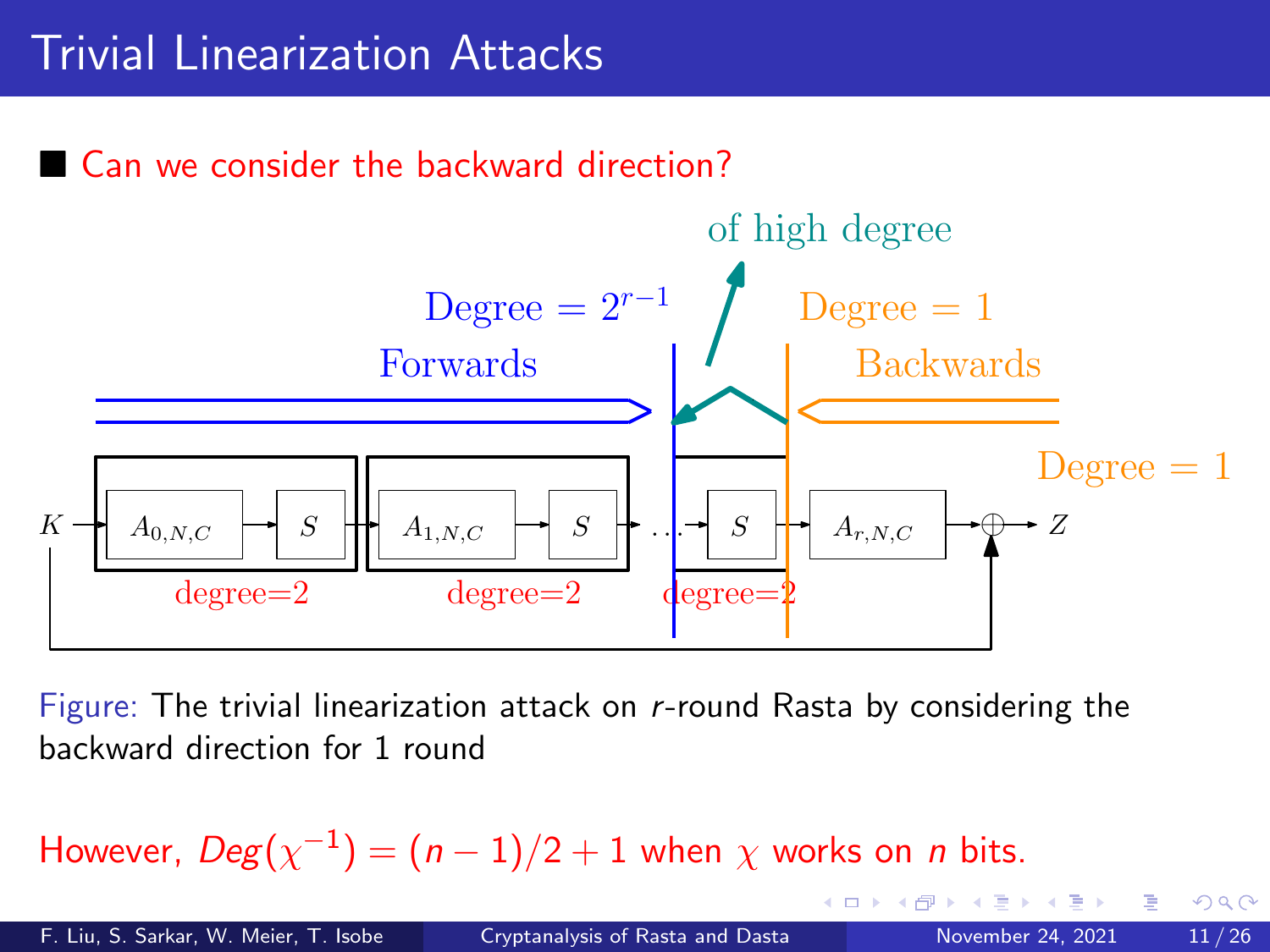## Improved Linearization Attacks

## ■ Some facts:

- In the backward direction, the degree of the output of the last  $\chi$ operation is 1.
- In the forward direction, the degree of the input of the last  $\chi$ operation is  $2^{r-1}$  if we consider an *r*-round attack.
- The inverse of the large  $\chi$  operation is of very high degree.
- We should never consider the full inverse of the  $\chi$  operation.

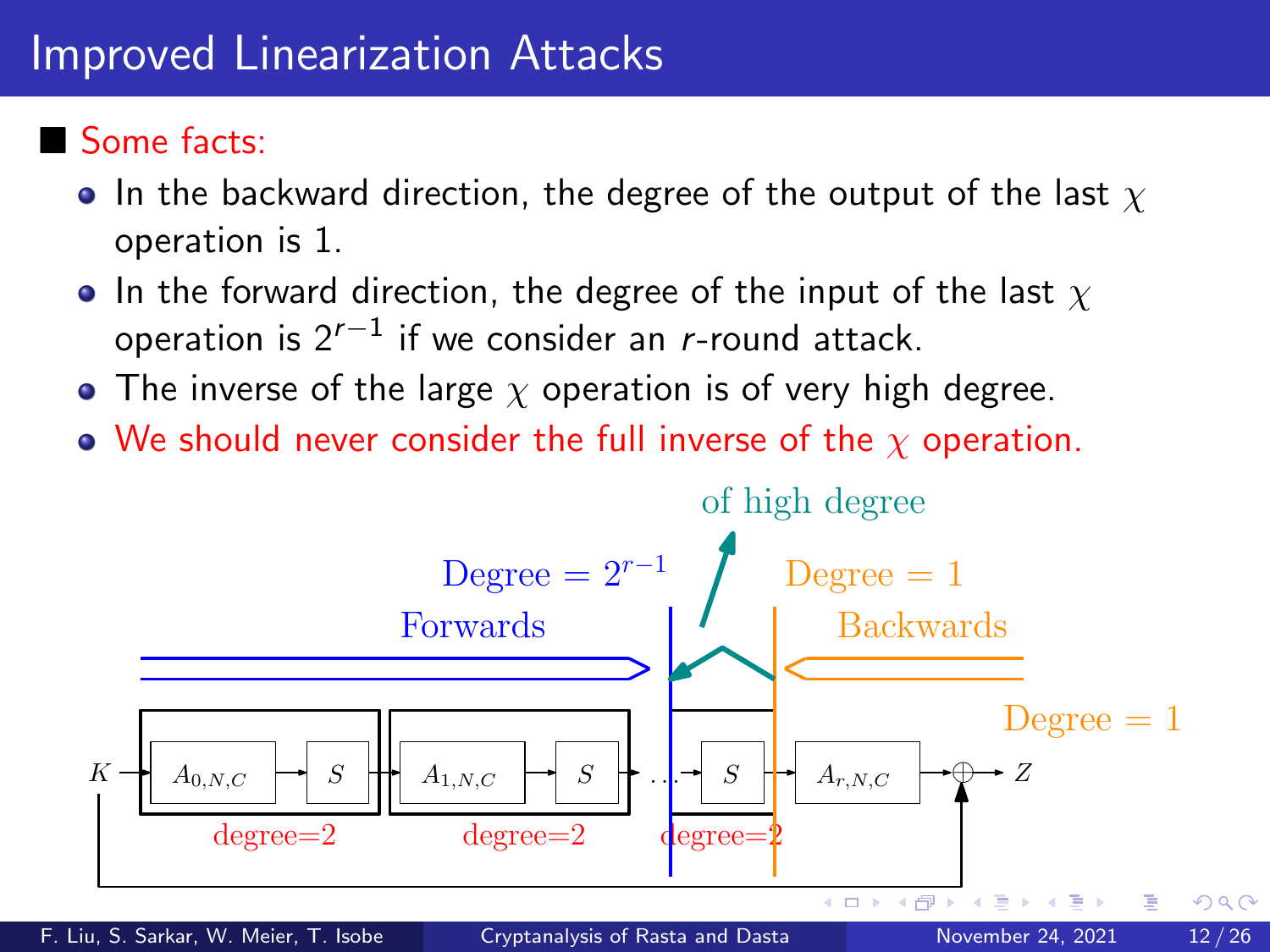$\blacktriangleright$  The study [1] on the 3-bit LowMC S-box which is defined as below:

 $y_0 = x_0 \oplus x_1x_2$ 

$$
y_1 = x_0 \oplus x_1 \oplus x_0x_2,
$$

$$
y_2 = x_0 \oplus x_1 \oplus x_2 \oplus x_0x_1.
$$

[1] Fukang Liu, Takanori Isobe, Willi Meier: A Simple Algebraic Attack on 3-Round LowMC. <https://eprint.iacr.org/2021/255>.

 $\Omega$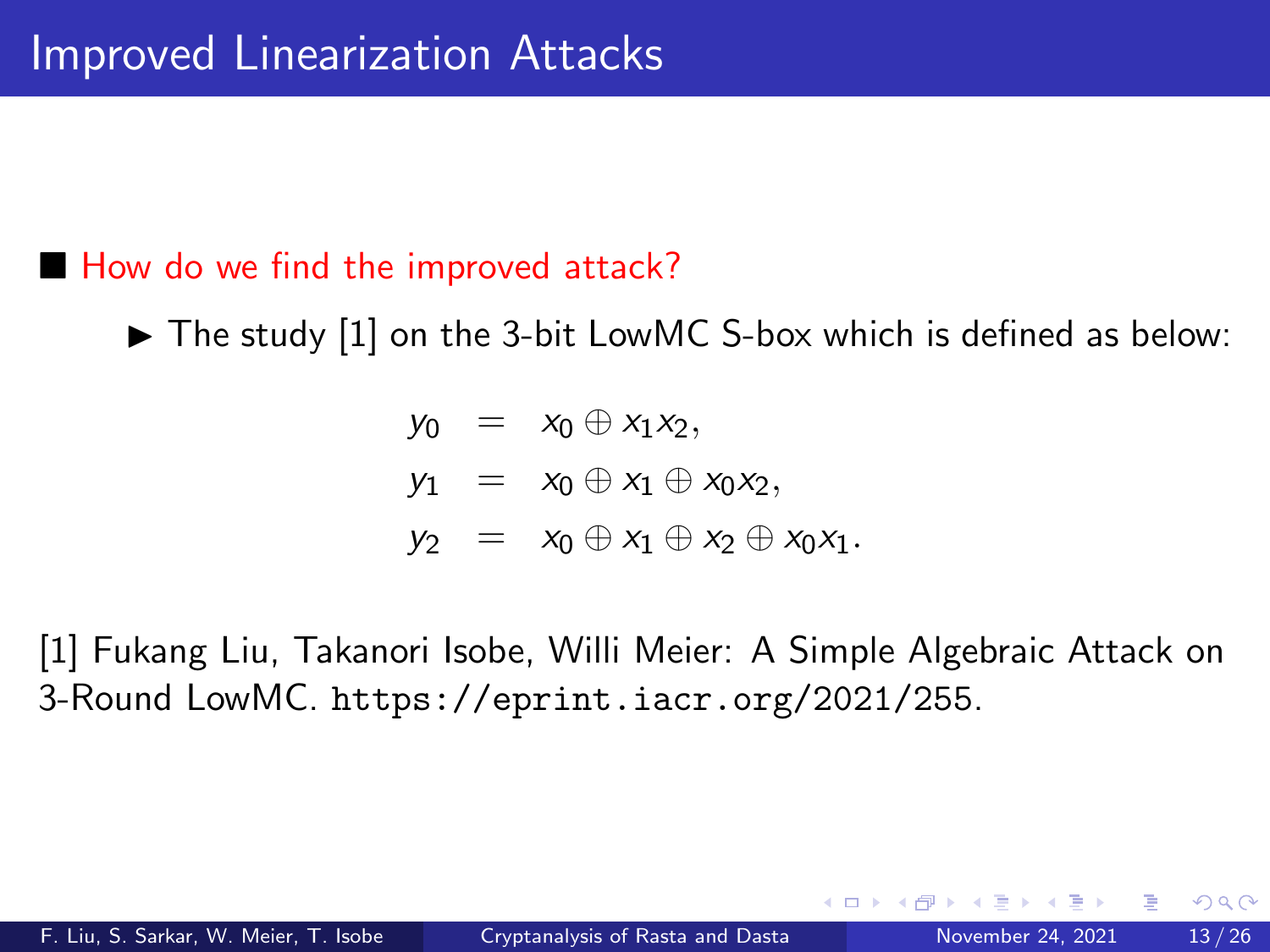▶ 8 More linearly independent quadratic equations:

 $y_0x_1 = x_0x_1 \oplus x_1x_2$  $y_0x_2 = x_0x_2 \oplus x_1x_2$  $y_1x_0 = x_0 \oplus x_1x_0 \oplus x_0x_2$  $y_1x_2 = x_1x_2$  $y_2x_0 = x_0 \oplus x_1x_0 \oplus x_2x_0 \oplus x_0x_1$  $y_2x_1 = x_0x_1 \oplus x_1 \oplus x_2x_1 \oplus x_0x_1$  $y_0x_0 \oplus x_0 = y_1x_1 \oplus x_0x_1 \oplus x_1$  $y_1x_1 \oplus x_0x_1 \oplus x_1 = y_2x_2 \oplus x_0x_2 \oplus x_1x_2 \oplus x_2$ 

The inverse of the LowMC S-box is also quadratic, thus resulting in totally 14 linearly independent quadratic equations.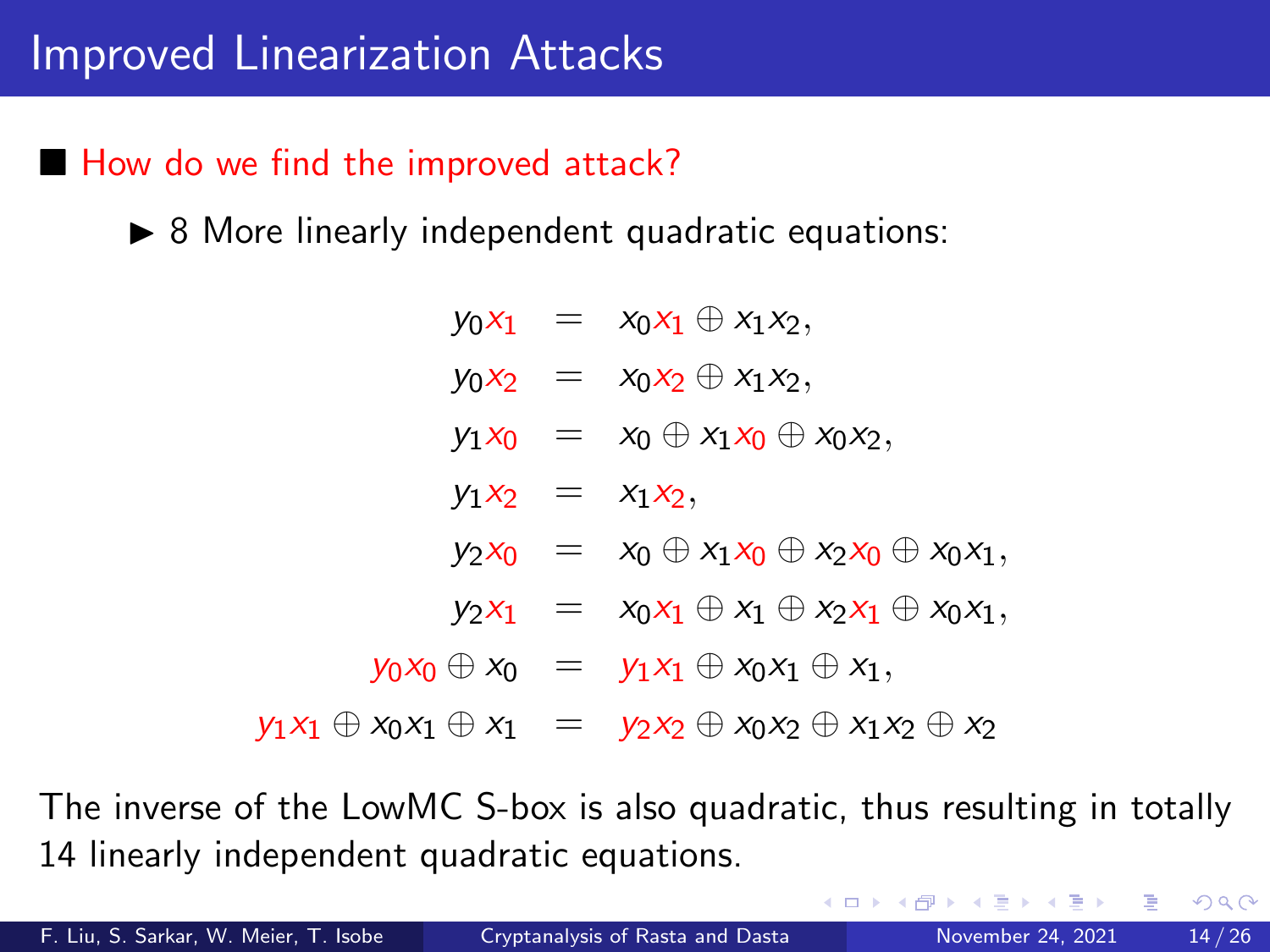$\blacktriangleright$  Perform similar analysis for the *n*-bit  $\chi$  operation:

$$
y_0 = x_0 \oplus \overline{x_1} x_2,
$$
  
\n
$$
y_1 = x_1 \oplus \overline{x_2} x_3,
$$
  
\n...  
\n
$$
y_{n-1} = x_{n-1} \oplus \overline{x_0} x_1
$$

▶ Some simply derived equations:

$$
y_i x_{i+1} = x_i x_{i+1},
$$
  

$$
y_i x_{i+2} = x_i x_{i+2} \oplus \overline{x_{i+1}} x_{i+2}.
$$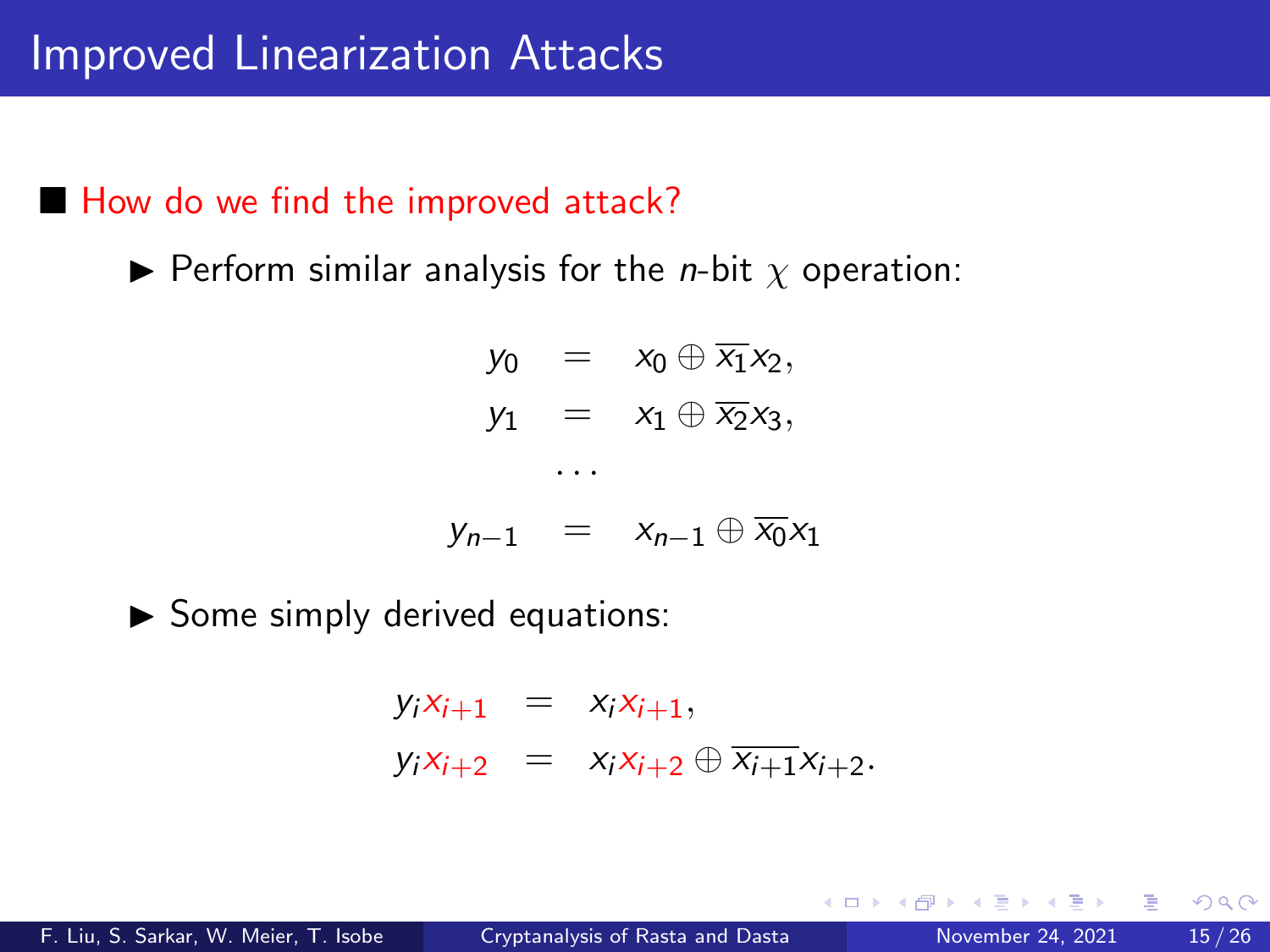$\blacktriangleright$  Perform similar analysis for the *n*-bit  $\chi$  operation:

$$
y_0 = x_0 \oplus \overline{x_1} x_2,
$$
  
\n
$$
y_1 = x_1 \oplus \overline{x_2} x_3,
$$
  
\n...  
\n
$$
y_{n-1} = x_{n-1} \oplus \overline{x_0} x_1.
$$

▶ Can we have equations in other forms?

$$
y_i = x_i \oplus \overline{x_{i+1}} x_{i+2} \text{ and } y_{i+1} = x_{i+1} \oplus \overline{x_{i+2}} x_{i+3},
$$

$$
\Rightarrow (y_i \oplus x_i)y_{i+1} = \overline{x_{i+1}}x_{i+2}(x_{i+1} \oplus \overline{x_{i+2}}x_{i+3}) = 0.
$$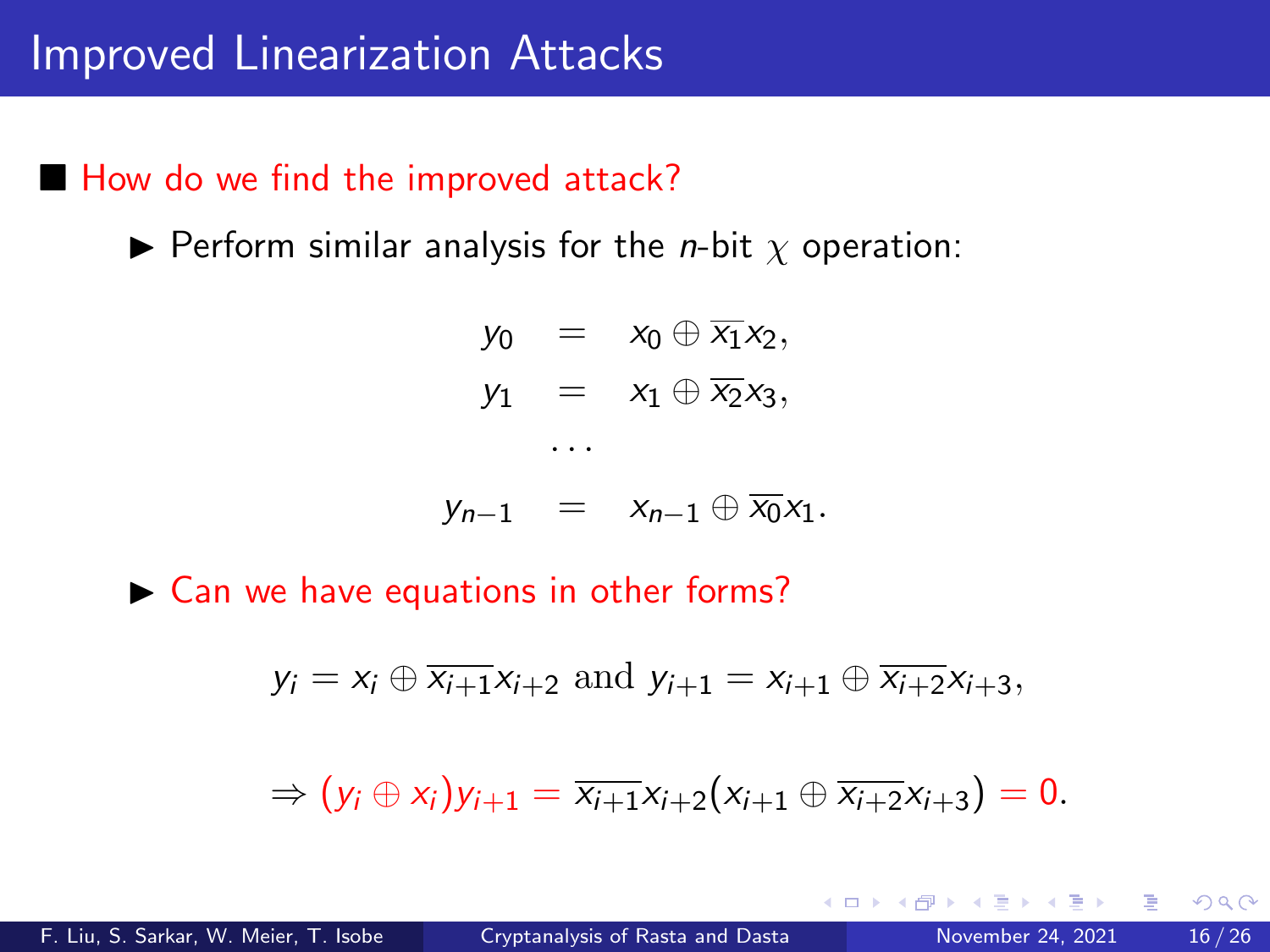- ▶ What does  $(y_i \oplus x_i)y_{i+1} = 0$  imply?
- $\blacktriangleright$  Note that  $x_i$  is the input bit of the  $\chi$  operation, while  $y_i$  is the output bit.
- ▶ Note that the expression of  $x_i$  is of degree  $2^{r-1}$ , while the the expression of  $y_i$  is of degree 1.
- $\blacktriangleright$  Although the large-scale  $\chi$  operation is not fully inverted, we obtain an equation in terms of the key bits whose degree is upper bounded by  $2^{r-1}+1$ , which is smaller than  $2^r$  and  $(n-1)/2+1$ .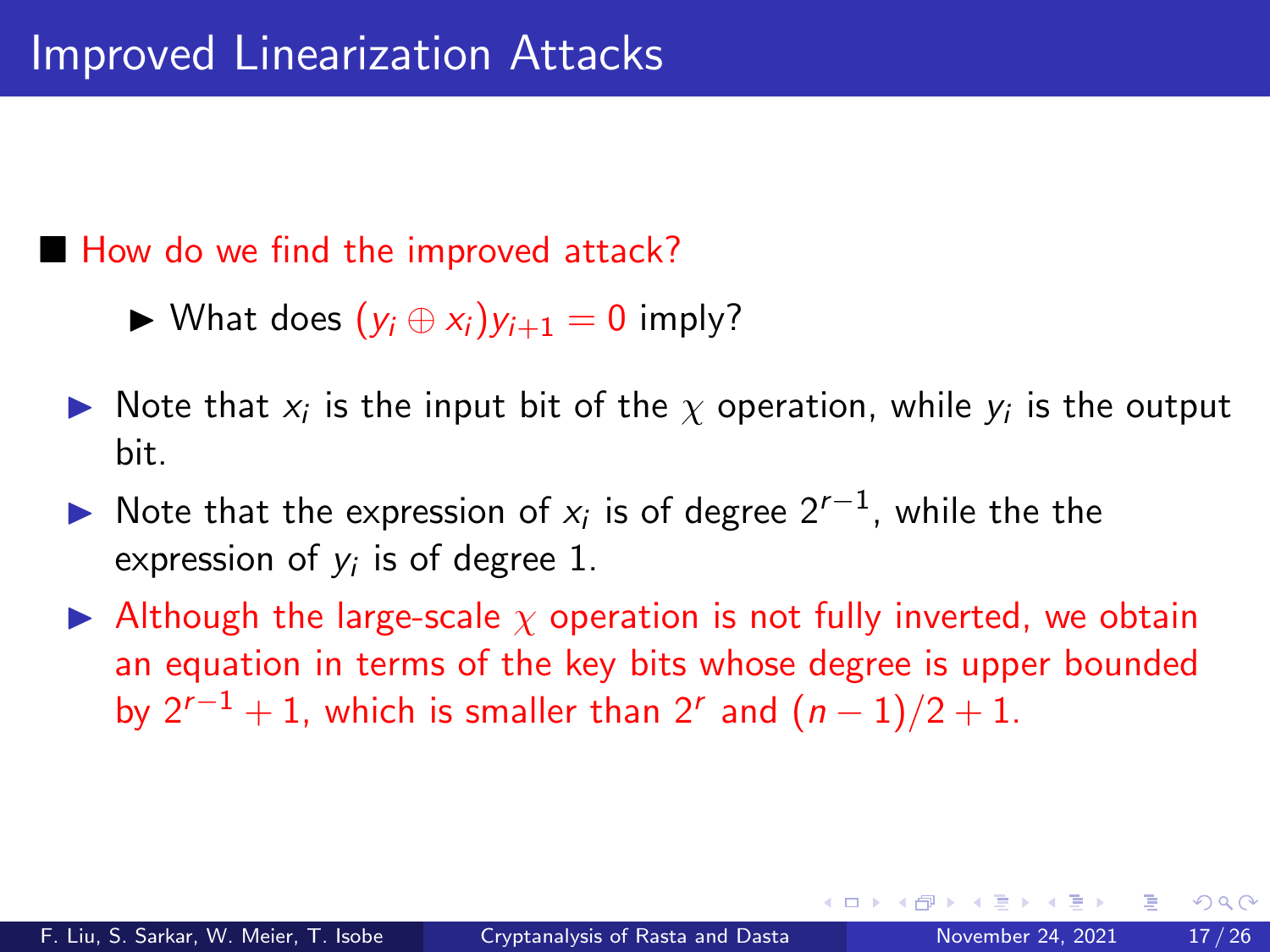▶ What does  $(y_1 \oplus x_i)y_{i+1} = 0$  imply?



 $200$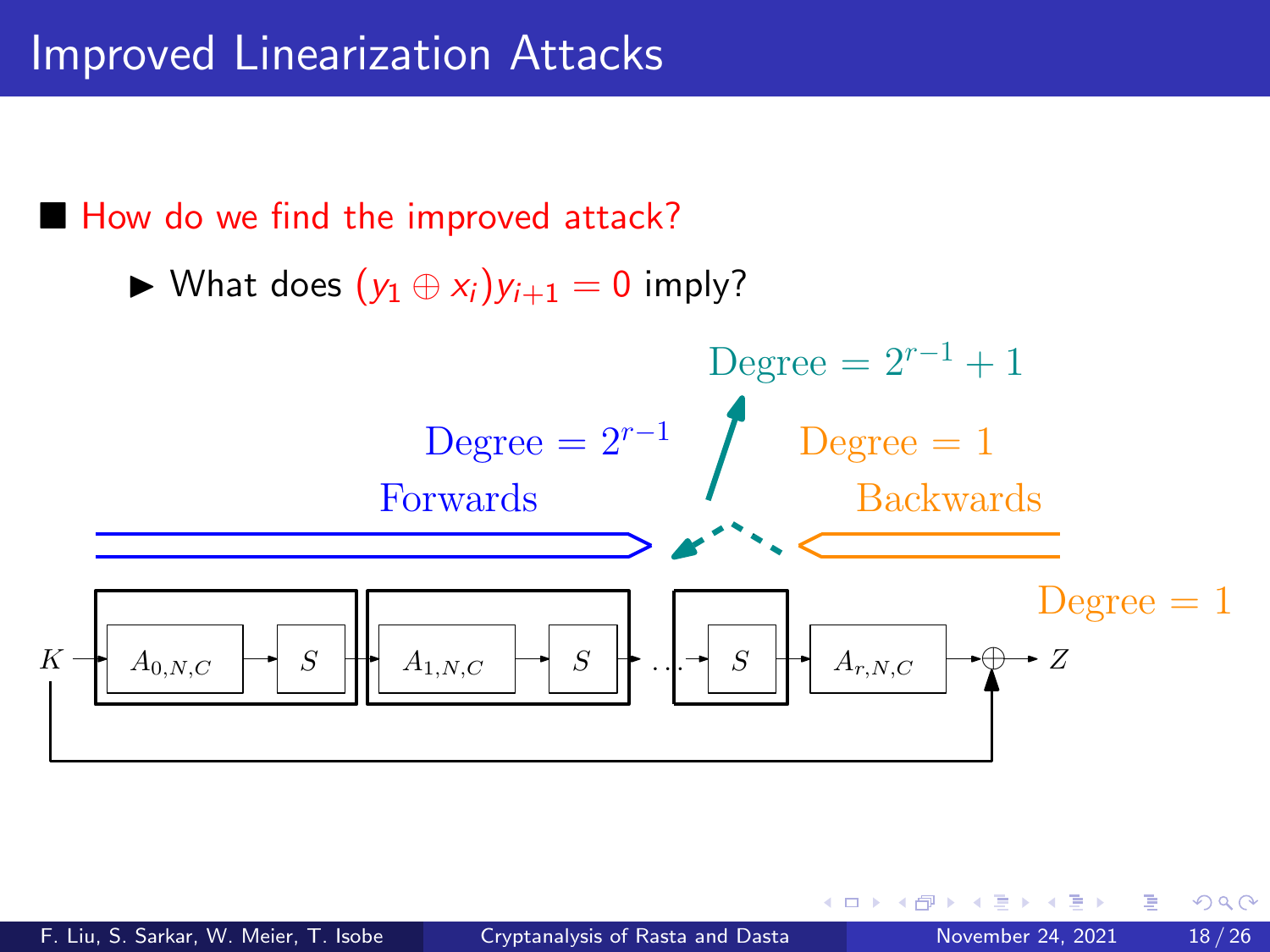#### Implication of the discovered quadratic equation

The trivial linearization attack will be improved by one more round because attacking r-round Rasta with the new quadratic equation is now almost equivalent to attacking  $(r - 1)$ -round Rasta with the trivial linearization attack, i.e. solving a system of nonlinear equations of degree  $2^{r-1}+1$  in terms of *n* variables.

つへへ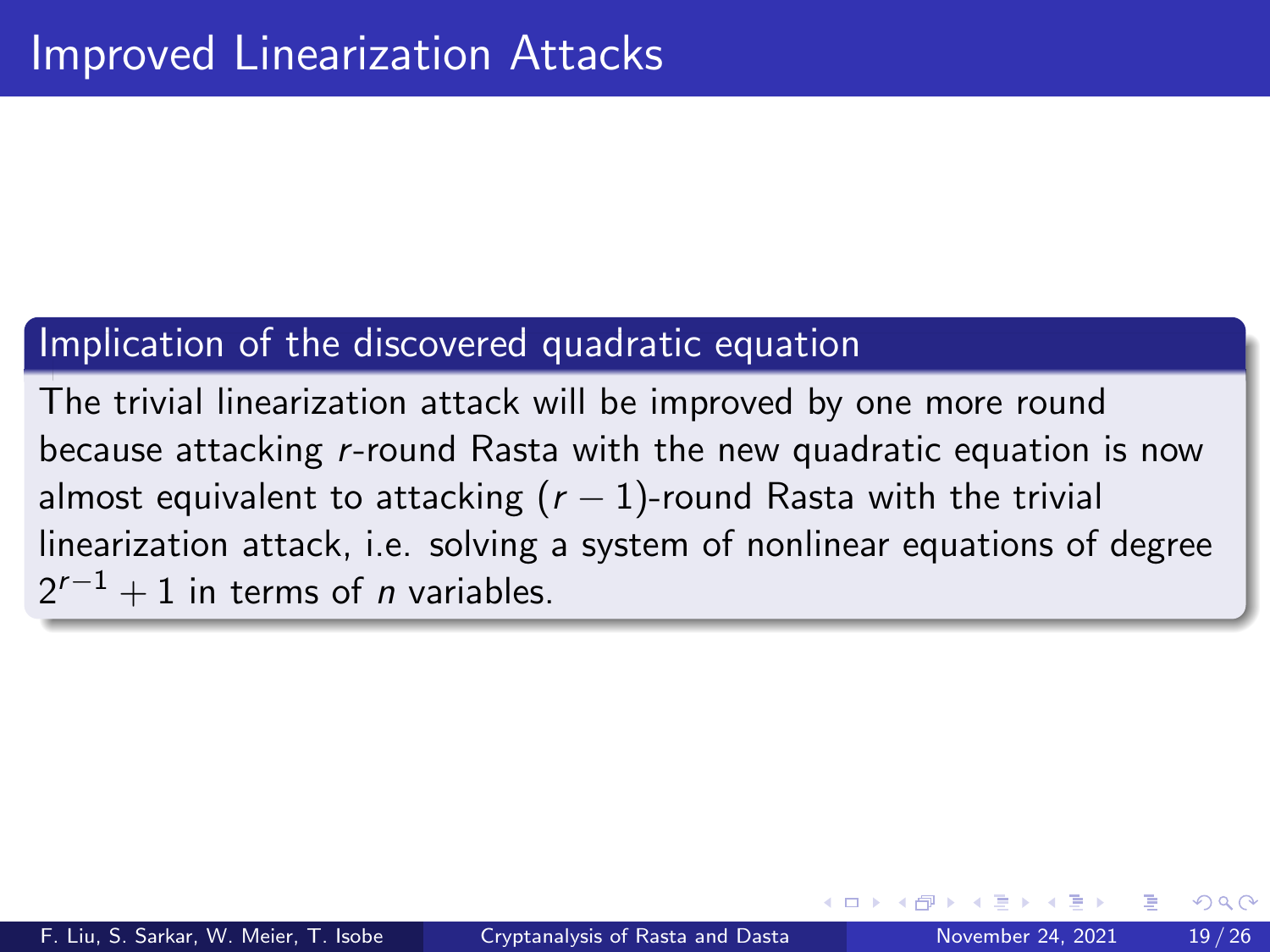#### A natural question

Can we have other similar useful equations? If so, how to find them?

To answer this question, we should first understand what kind of equations are useful to improve the attack.

#### Exploitable equation

An exploitable equation is defined as an equation where the input bits of the  $\chi$  operation are only allowed to form linear terms or quadratic terms with the output bits.

 $200$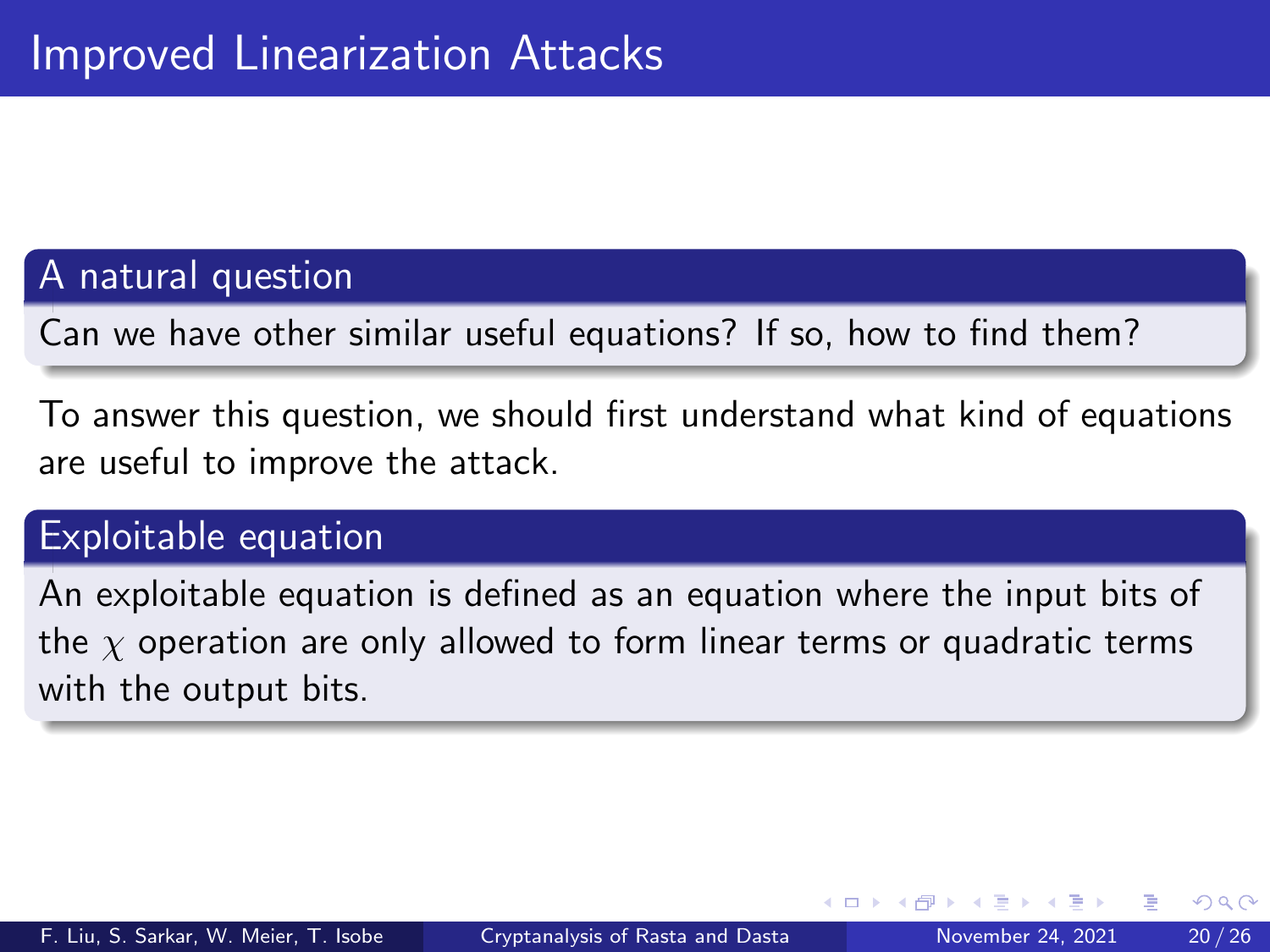#### ■ How to find exploitable equations?

- **1** Consider a small-scale  $\chi$  operation, e.g.  $n \in \{7, 9, 11, 13\}$ .
- <sup>2</sup> Use similar techniques to find quadratic equations for an S-box to find exploitable equations for the small-scale  $\chi$  operation.
- Check whether the found exploitable equations also hold for the  $\chi$ operation of any size.

 $\Omega$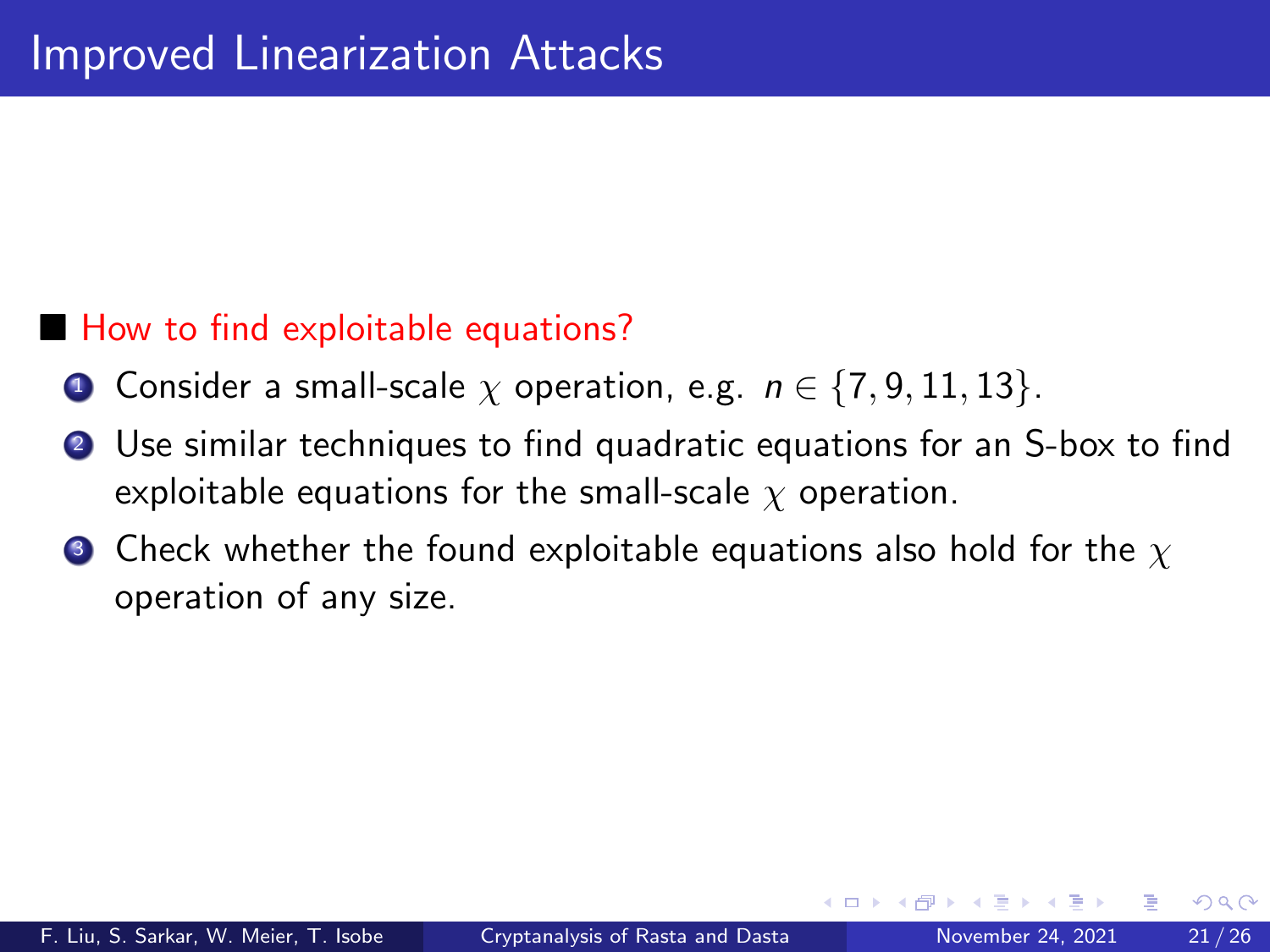■ The 5 exploitable equations used in this paper:

 $y_{i+1}(y_i \oplus x_i) = 0,$  (1)

$$
y_i \oplus x_i \oplus (y_{i+1} \oplus 1)x_{i+2} = 0, \qquad (2)
$$

$$
y_{i+3}(y_{i+2}y_{i+1}\oplus y_{i+2}\oplus y_i\oplus x_i) = 0, \quad (3)
$$

$$
y_{i+5}(x_i \oplus x_{i+2} \oplus y_i \oplus y_{i+1}y_{i+2} \oplus y_{i+1}\overline{y_{i+3}}y_{i+4}) = 0, \quad (4)
$$

$$
y_{i+7}(x_i \oplus y_i \oplus \overline{y_{i+1}}y_{i+2} \oplus \overline{y_{i+1}}(y_{i+4} \oplus \overline{y_{i+5}}y_{i+6})\overline{y_{i+3}}) = 0. \qquad (5)
$$

Note that Eq. (2) has already been widely used in the preimage attack on Keccak. However, it is interpreted in a different way in that context, i.e. its form does not attract too much attention.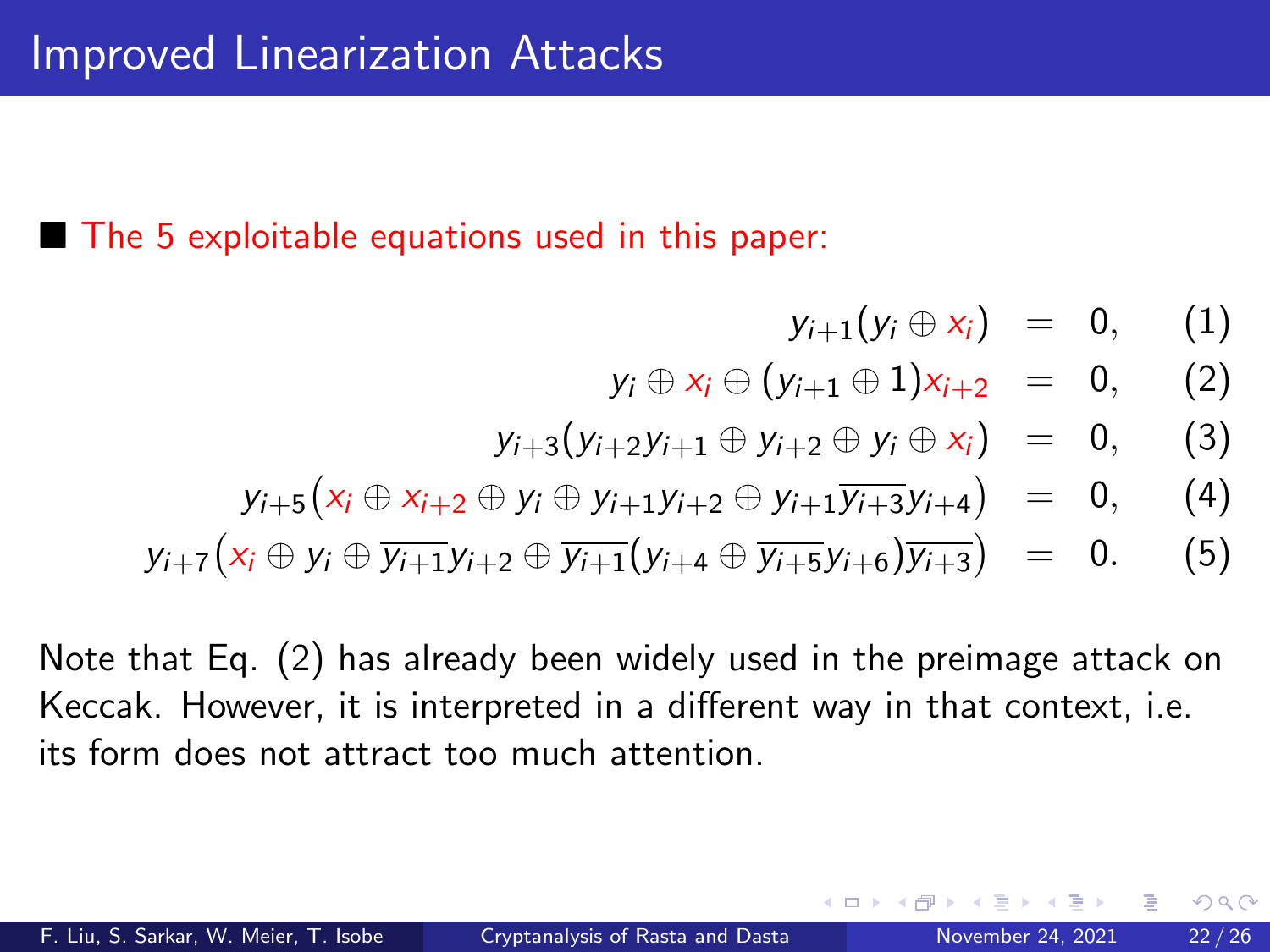# Further Optimizing the Linearization Attack on Dasta



Mainly exploit

## $y_i \oplus x_i \oplus (y_{i+1} \oplus 1)x_{i+2} = 0.$

Then, attacking r-round Dasta is equivalent to solving a system of nonlinear equations of degree  $2^{r-1}$  rather than  $2^{r-1}+1$  in terms of  $\emph{n}$ variables, i.e. Dasta is weaker than Rasta.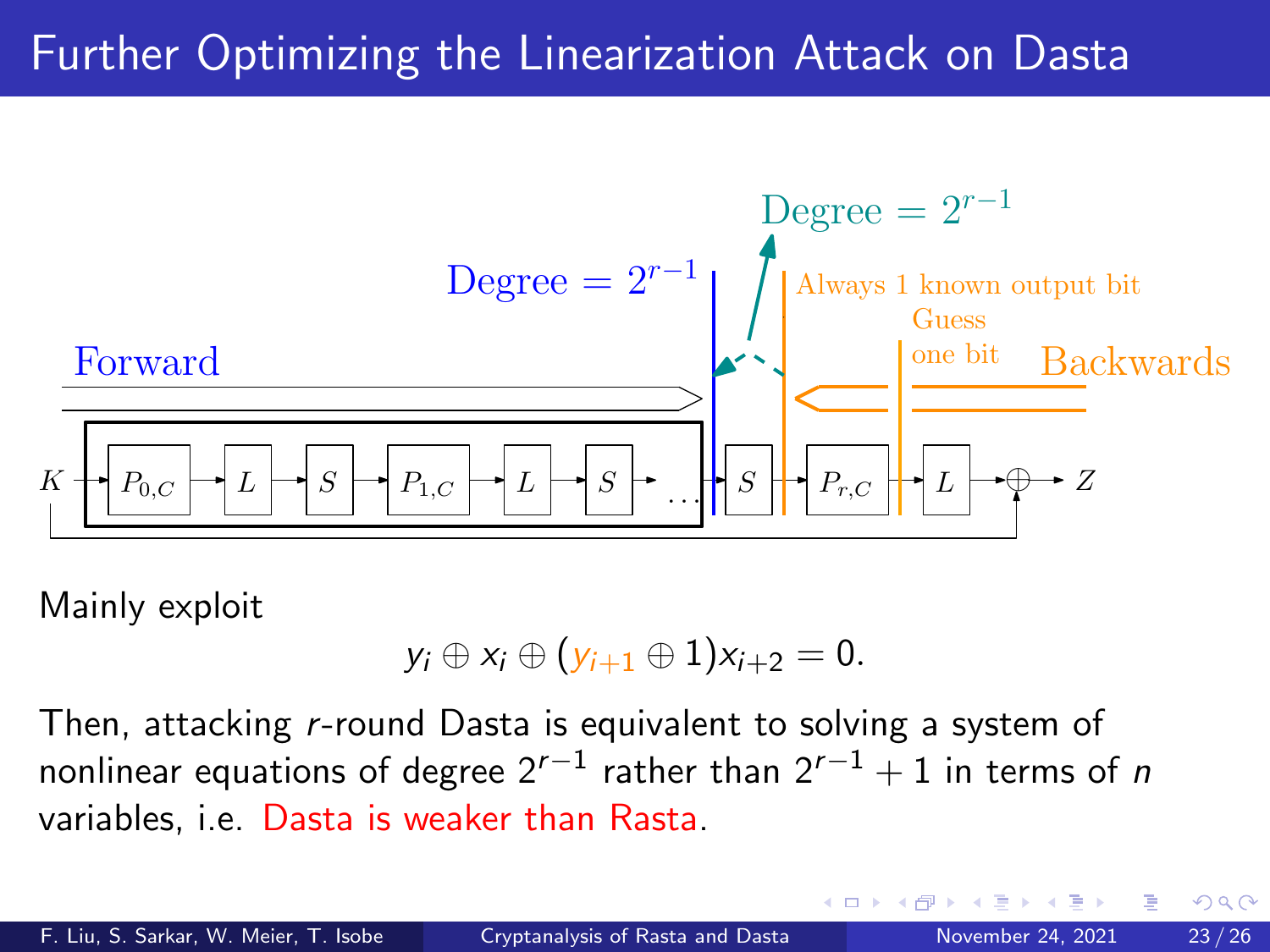- Break the 2 out of 3 instances of Agrasta.
- The generic linearization attacks on Rasta and Dasta are all improved by 1 round for most instances.
- Dasta is weaker than Rasta, thus violating the designers' claim.

 $\Omega$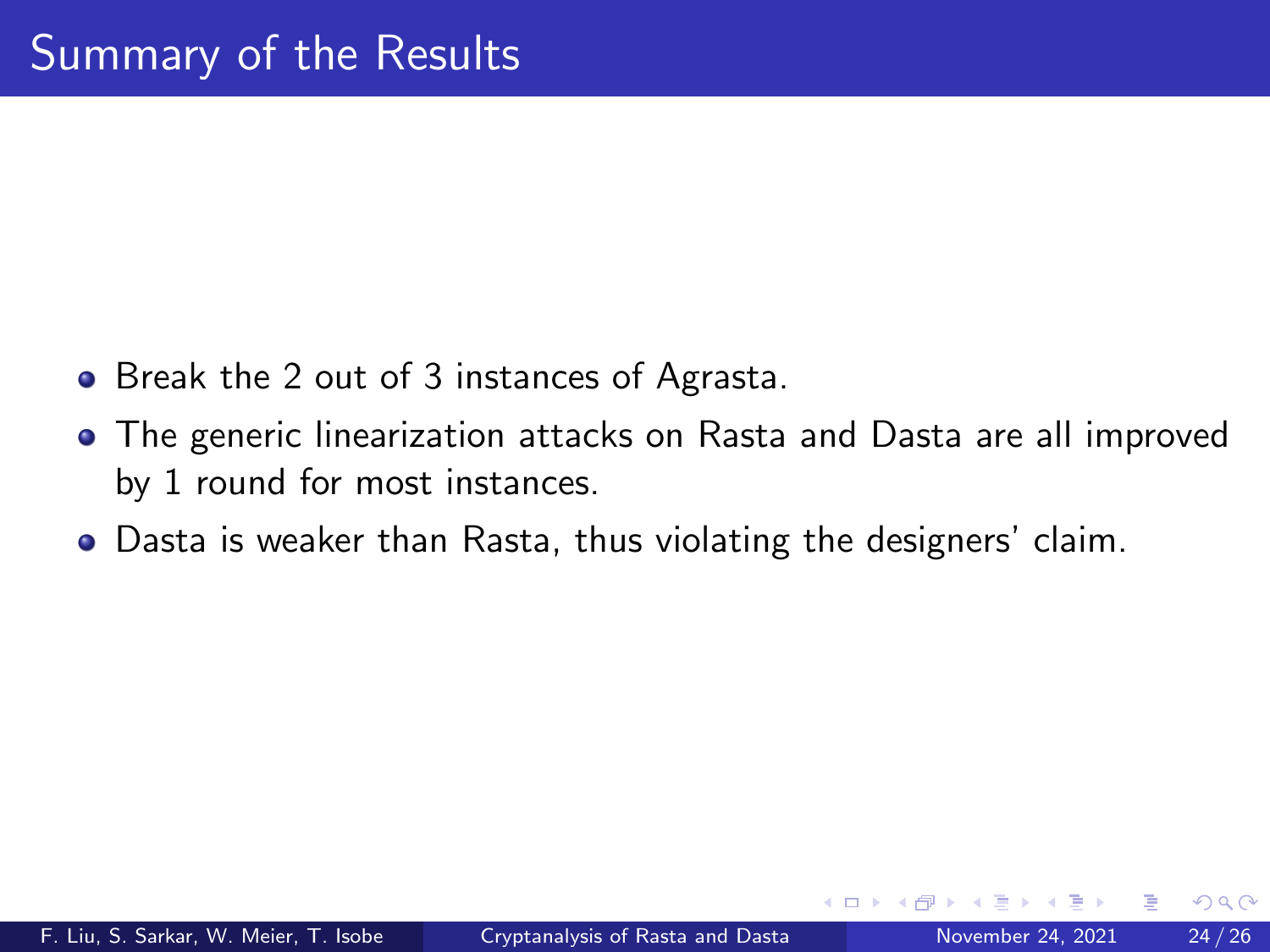- New insights into the large-scale  $\chi$  operation.
- New insights into how to analyze the Rasta-like primitives.
- Significantly improved linearization attacks on Rasta and Dasta.

#### Question

Can we further construct nonlinear equations of lower degree?